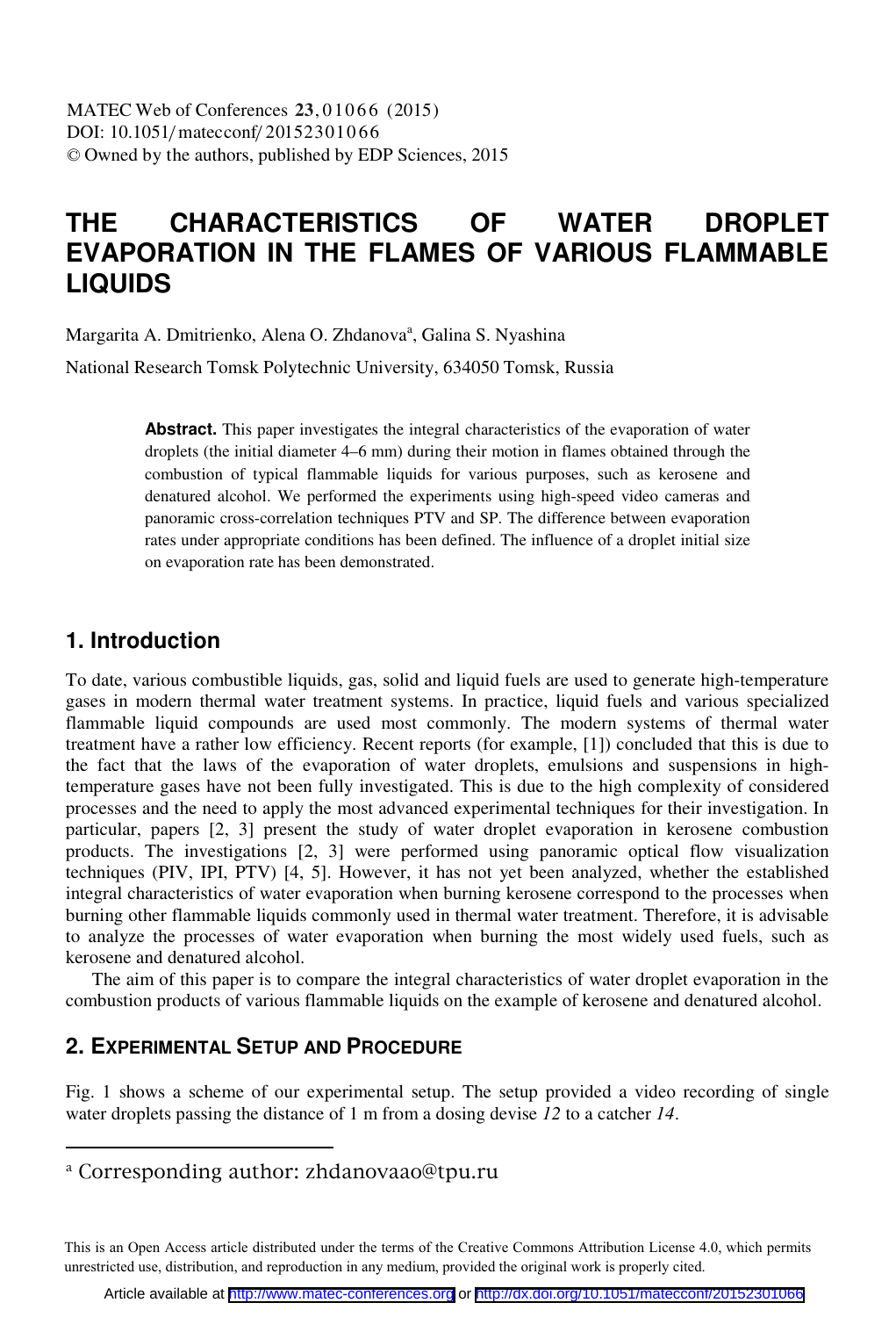

**Figure 1.** Scheme of an experimental setup: *1, 2* – high-speed video cameras; 3, 4 – cross-correlation video cameras; *5* – spotlight; *6* – personal computer; *7* – multichannel technological registrar; *8* – motorized pointing device; *9* – power supply for multichannel technological registrar; *10* – aluminum rack; *11* – water tank; *12* – dosing devise; *13* – quartz tube; *14* – catcher; *15* – hollow tube with flammable liquid; *16* – digital multimeter; *17* – synchronizer of computer, cross-correlation cameras and laser; *18* – double-pulse laser; *19* – laser line generator; *20* – exhaust hood, *21* – water supply tubing; *22* – thermocouples; *23* – remote on/off switch; *24* – diffusion screen with a light guide.

The initial size of water droplets  $(d_0)$  varied from 4 to 6 mm, their velocity  $(u_0)$  varied from 2 to 4 m/s. The dosing devise  $12$  released droplets with the initial velocity  $u_0$ ; the velocity of water droplets increased up to  $u=5$  m/s after passing 1 m.

Our experimental setup (Fig. 1) included two high-speed video cameras *1*, *2* (frame frequency is up to  $6·10<sup>3</sup>$  fps), a registration complex based on cross-correlation video cameras 3 and 4, a doublepulse laser *18*, a signal synchronizer *17*, a laser line generator *19* and a specialized workstation *6* (for data processing). We determined the sizes of droplets during their movement at speeds in excess of 2 m/s [6, 7] with the help of software "Tema Automotive". Software "Tema Automotive" allowed us to monitor continuously the shape of a droplet.

The internal cavity of a cylindrical channel *13* was filled with flammable liquid (kerosene or denatured alcohol), which was then ignited. As a result, the entire inner cavity of a cylindrical channel *13* was filled with high-temperature gas. After about 200 seconds (time delay was necessary to achieve the desired gas temperature in the cylindrical channel *13*), water was fed from the tank *11* to the input of the dosing device *12* via tubing *21.* Droplets were realeased from the dosing devise *12* to the cylindrical channel *13* (droplets moved along the symmetry axis of the cylindrical channel from the top down). Video cameras *1* and *2*, as well as cross-correlation video cameras *3* and *4* recorded droplets in free fall in high-temperature gas. Video recordings were transferred to the workstation *6*, where we performed their processing by means of software "Tema Automotive".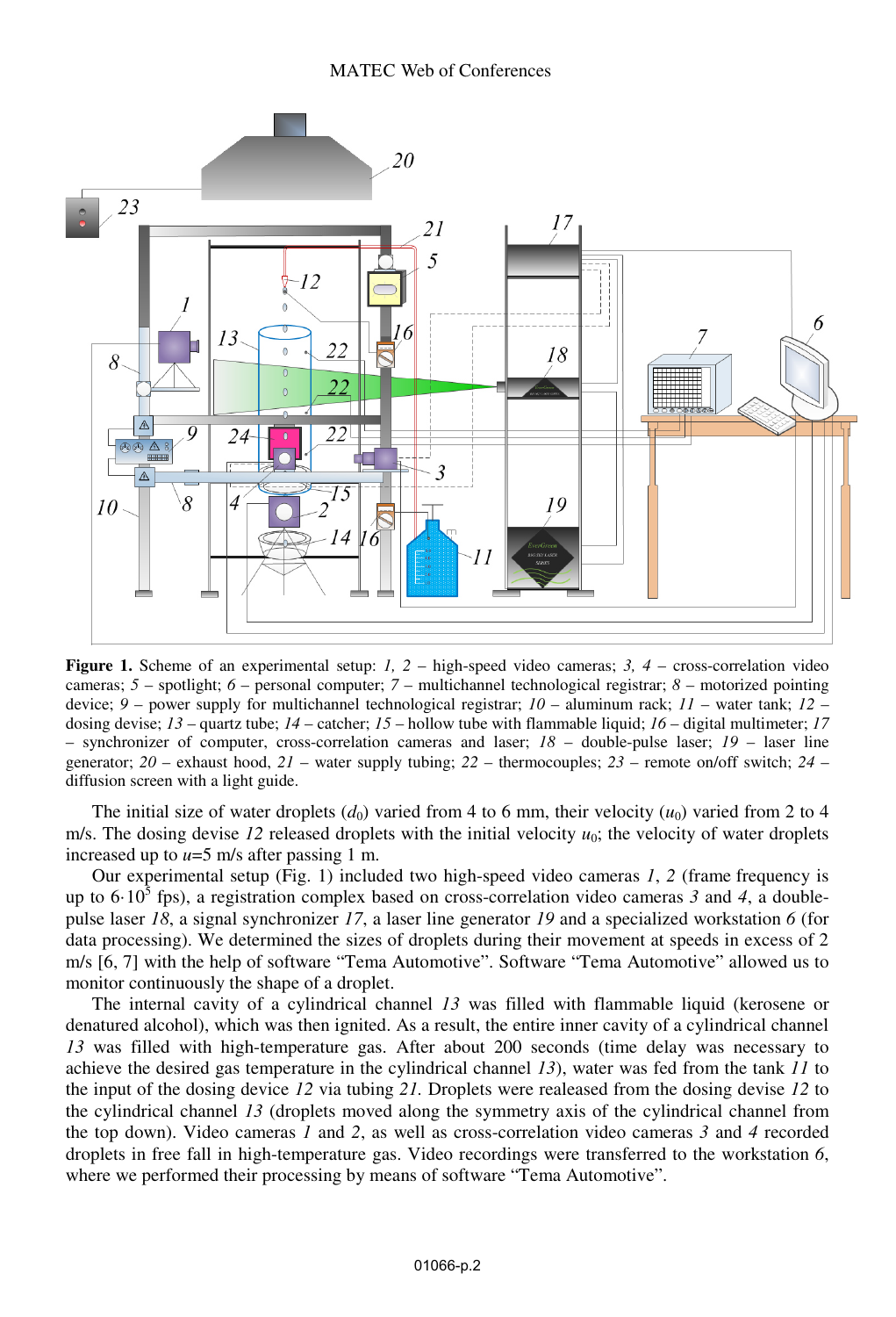#### TSOTR 2015

We carried out at least 10 series of experiments under identical initial conditions (the initial diameter of droplets  $d_0$ , the initial temperature of droplets  $t_0$ , the initial velocity of droplets  $u_0$ , gas (combustion products) temperature  $t<sub>g</sub>$ , gas velocity  $u<sub>g</sub>$ ).

Gas temperature  $T_f$  (of combustion products) ranged from 305 K to 1652 K in the experiments. Measurements were performed using three tungsten-rhenium thermocouples *22* (the range of temperature measurement  $0+2473$  K, permissible variation  $\pm 0.005T_f$ ). The initial temperature of water droplets released into gas was maintained around 300 K by heating chambers. This temperature was recorded by chromel-copel thermocouple (the range of measured temperatures 233–573 K, permissible variation  $\Delta = 2.5$  K) with a multimeter *16* in the complete set. Gas velocity  $U_g$  inside the cylindrical channel was about 1.5 m/s. We conducted the measurements of  $U<sub>g</sub>$  by the panoramic optical method PIV. Before carrying out experiments with water droplets, we sprinkled "tracers" – the particles of titanium dioxide, into gas environment. The speed of "tracers" and gas was maintained at about 1.5 m/s. The dosing rate of water droplets was maintained at a value 1 drop per second.

We determined four maximum diameters (in pixels) of a water droplet before and after the flame zone. Droplet sizes were determined from a video, which was a consistent set of video frames at a fixed time interval. Then, we calculated the average diameter:  $d_1=(d_{01}+d_{02}+d_{03}+d_{04})/4$ . The same procedure was performed for subsequent droplets:  $d_2 = (d_{01} + d_{02} + d_{03} + d_{04})/4$ . After that, we found the average diameter of all droplets  $d_{\text{drop(pix)}} = (d_1 + d_2 + ... + d_n)/n$ . We converted pixels into millimeters at a certain (predetermined) scale factor S (mm/pixel):  $d_{\text{drop}(mm)}=d_{\text{drop}(pix)}\times S$ , and then calculated the corresponding values of the average droplet radius. Thereafter, we calculated a parameter, which characterizes the size reduction of droplets during their movement through high-temperature gas environment:  $\Delta R = (R_d - R_d^*)/R_d$ , where  $R_d$ ,  $R_d^*$  – the conditional average radius of a droplet at the input and output zones of high-temperature gases, mm. The systematic measurement errors of high-speed video cameras *1* and *2* did not exceed 0.05÷0.08 mm at *S=*0.041÷0.055.

The processing of video frames by means of software "Phantom Camera Control" involved the measurement of the size and speed of moving droplets. To evaluate them, we observed the position of a droplet at the initial and final time. Then, we calculated droplet velocity, knowing a pre-measured scale factor and a certain time interval between the positions of the droplet in the video.

### **3. Results and discussion**

Fig. 2 shows several typical images of droplets when  $d_0=5.6$  mm and  $u_0=2.1$  m/s at the input to the cylindrical channel  $13(a-c)$  and at the output after passing the channel with denatured alcohol combustion products (*d–f*).

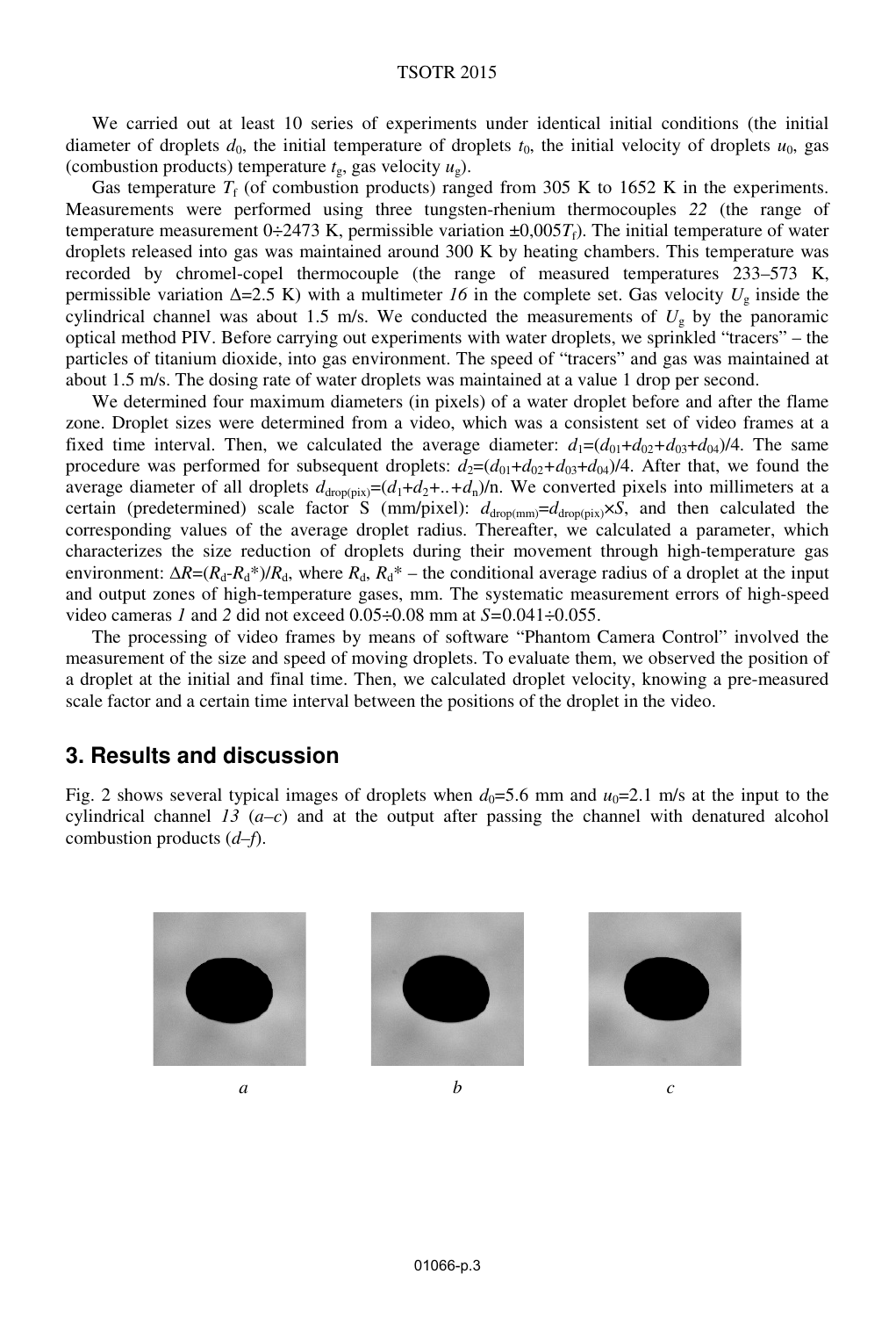

**Figure 2.** Typical images of water droplets at the input (*a–c*) and output (*d–f*) of denatured alcohol combustion products at  $d_0 = 5.6$  mm and  $u_0 = 2.1$  m/s.

Fig. 3 shows the shapes of droplets during their movement in the flame obtained through the combustion of denatured alcohol.



**Figure 3.** Typical images of water droplets in the flame obtained through the combustion of denatured alcohol;  $d_0 = 5.6$  mm and  $u_0 = 2.1$  m/s.

Table 1 shows the temperature distribution of combustion products over the entire height of the cylindrical channel 13. Gas temperature  $T_f$  (of combustion products) ranged from 305 K to 1652 K for denatured alcohol and from 397 K to 1611 K for kerosene. Measurements were carried out at the height from 0.1 m to 1 m relative to the base of the cylindrical channel *13*. The flame temperature of denatured alcohol exceeded the flame temperature of kerosene only at the height of 0.1 m; at a higher height the flame temperature of denatured alcohol was considerably lower.

Table 1 presents data on the different heating degrees of droplets during their movement in hightemperatures obtained through the combustion of typical flammable liquids.

**Table 1.** Temperatures of denatured alcohol and kerosene combustion products in a cylindrical channel

| The position of a thermocouple relative to the base of a channel | 0.1 <sub>m</sub> | 0.3<br>m | 0.5 <sub>m</sub> | 0.7 <sub>m</sub> |     |
|------------------------------------------------------------------|------------------|----------|------------------|------------------|-----|
| Denatured alcohol                                                | 1652             | 796      | 530              | 405              | 305 |
| Kerosene                                                         | 161              | 879      |                  | 502              | 397 |

The results of experimental studies established a decisive influence of a droplet size on the intensity of droplet heating and evaporation in a stream of high-temperature combustion products. Table 2 shows the values of parameters  $\Delta R$  and  $R_d$  for different initial velocities of droplets. It is assumed that droplets move in the stream of high-temperature combustion products of typical flammable liquids for various purposes – kerosene and denatured alcohol.

**Table 2.** Values of  $\Delta R$  (%) for kerosene and denatured alcohol depending on the initial size and initial velocity of a droplet

| Initial velocity $u_0$ , m/s    |          |       |     |                          |      |          |                          |     |        |
|---------------------------------|----------|-------|-----|--------------------------|------|----------|--------------------------|-----|--------|
| Initial droplet size $R_d$ , mm | <u>_</u> | ر. ک  | ◡   | $\overline{\phantom{0}}$ | ر. . |          | $\overline{\phantom{0}}$ | ر…  |        |
| Denatured alcohol               | J.U      | $+.2$ | J.I | ັ້                       |      | <u>.</u> | ن. ر                     | J.U | $\sim$ |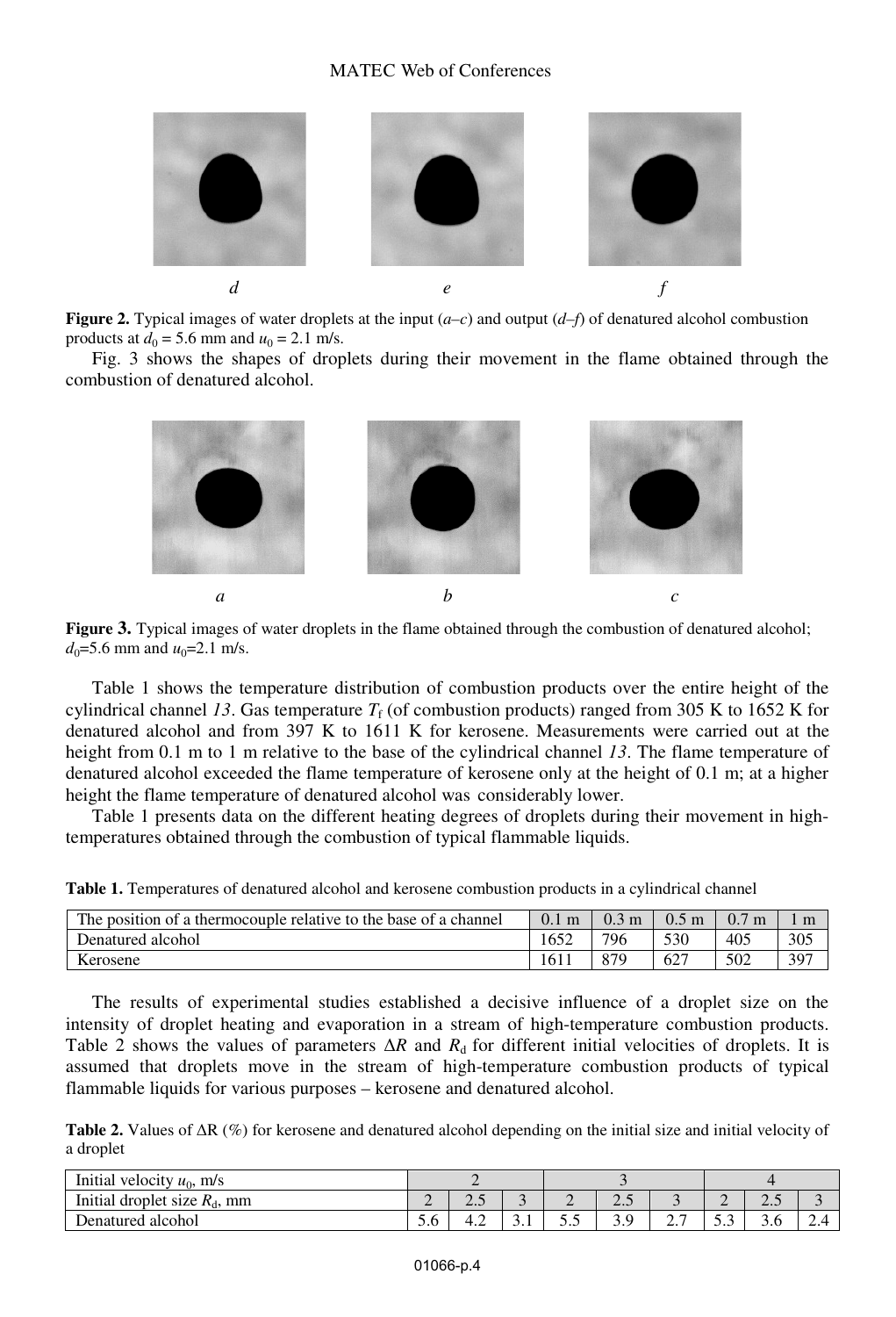TSOTR 2015

| $\boldsymbol{V}$<br>Kerosene<br>. | $\overline{\phantom{a}}$ | J.V | . .<br>the contract of the contract of | $\overline{\phantom{a}}$<br>. | -<br>ັ | . .<br>$\mathbf{u}$ . | . . | ້⊷<br>__ |
|-----------------------------------|--------------------------|-----|----------------------------------------|-------------------------------|--------|-----------------------|-----|----------|
|                                   |                          |     |                                        |                               |        |                       |     |          |

Results demonstrated that the droplet size  $2 < R_d < 3$  mm decreased, on average, by 5.6%, when droplet passed the distance of 1 m in a high-temperature gas stream of denatured alcohol combustion products. A similar parameter was 7.5% for droplets passed the same distance in the flame of kerosene. Thus, the relationship between the proportion of evaporated water  $\Delta R$  and droplet size is significantly non-linear at the constant initial sizes and velocities of droplets.

Such results can be explained by the fact that an increase in a water droplet initial size causes an increase in time required for heating a droplet subsurface layer to the temperature of intensive evaporation. Therefore, the evaporation of droplets is considerably less intensive than that of droplets with the initial radius of 2 mm. The increase of the initial velocity  $(u_0)$  of droplets affects time for their passing the distance of 1 m in the high-temperature stream of flammable liquids combustion products. This explains a moderate reduction of  $\Delta R$  at the initial velocity 4 m/s, compared to that for 2 m/s.

Experiments proved that the variation of the initial size and velocity of water droplets considerably affects the characteristics of their heating and evaporation in high-temperature gas stream obtained through the combustion of common flammable liquids used in thermal wastewater treatment. Also, the temperature of flammable liquids combustion has a determining influence on evaporation rate. When droplets pass the distance of 1 m in kerosene combustion products, the value of  $\Delta R$  increases significantly compared to that in denatured alcohol combustion products. This corresponds well to data presented in Table 1.

It should be noted that the characteristic values of the integral parameter  $\Delta R$  correlate well with the results of numerical simulation [8]. In particular, author [8] concluded that the evaporation rate of water droplets is nonlinearly dependent on gas temperature. According to the results of numerical simulation [8], the maximum evaporation rate is  $0.241 \text{ kg/(m}^2 \text{·s)}$ . If we consider the results of the experiments conducted at gas temperature 1000–1200 K (according to [8]), then, with the help of video recording tools, it is possible to find the values of  $\Delta R$  and the characteristic times of droplets passing through high-temperature environment. By the method described in study [9], we found that evaporation rates ranged from 0.05 kg/(m<sup>2</sup>·s) to 0.27 kg/(m<sup>2</sup>·s) in our experiments. This means that the results of our experiments correspond to the results obtained in numerical simulation. Therefore, models, suggested in study [8], can be used as prognostic models for determining the dynamic of the change in the size of droplets during their evaporation in high-temperature gases. In practice, this is especially important for gas vapor-droplet technologies in security sector, power and chemical industry.

## **4. Conclusions**

Experiments showed that the integral characteristics of water evaporation may vary significantly, when water droplets pass through combustion products of common flammable liquids, which are used in wastewater treatment systems. This is mainly due to the temperature of gases, and consequently, the temperature of droplets. Under high-temperatures, the change of even a few percent of heat flow to a droplet may lead to a significant increase or decrease of the integral characteristics of evaporation. This is due to the nonlinear dependence of evaporation rate from temperature.

Highlighted regularities allow us to conclude that the efficiency of modern water treatment systems can be significantly increased only by the individual approach to the choice of parameters for the equipment with different high-temperature combustion products. In particular, prognostic models [8] may be used. This allows obtaining results, which correlate well with data of experiments.

*The study was financially supported by the grant of Russian Foundation for Basis Research (project 15-38-20006).*